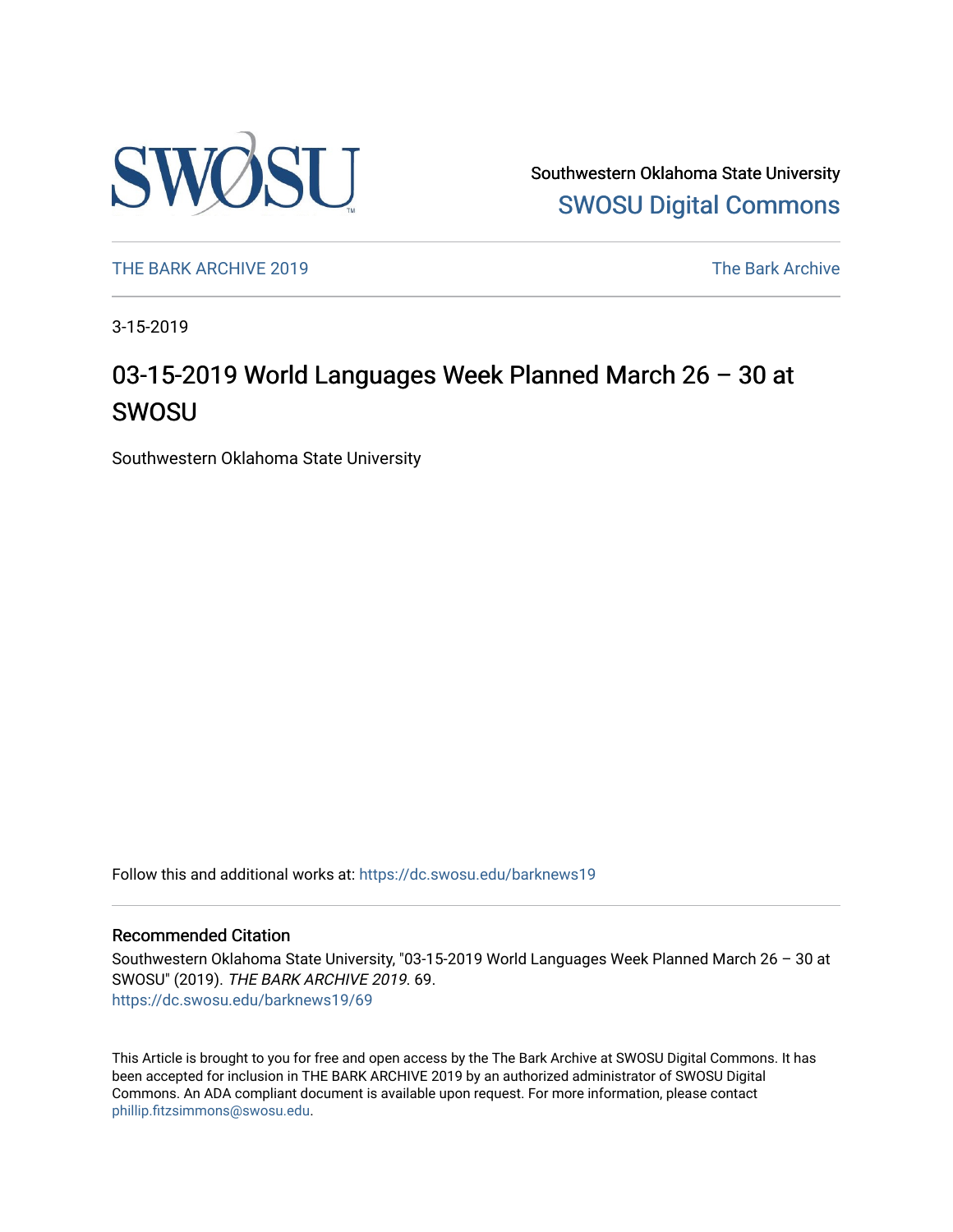

15 March, 2019



# **World Languages Week Planned March 26 – 30 at SWOSU**

A World Languages Week of activities is planned March 26 – 30 at Southwestern Oklahoma State University in Weatherford.

The week is planned to learn more about opportunities available at SWOSU in regards to foreign languages and cultures.

Sessions planned include:

- Study in Europe: Student Exchange Information Tuesday, March 26, 2 p.m. in the Memorial Student Center East Ballroom
- International Women's Month Celebration Wednesday, March 27, 3 p.m. in the Memorial Student Center East Ballroom
- Language Resources Exhibit Friday, March 29, all day in the Al Harris Library

Snacks and drinks will be provided at the March 26– 27 events.

For more information, contact Dr. Tugba Sevin at tugba.sevin@swosu.edu.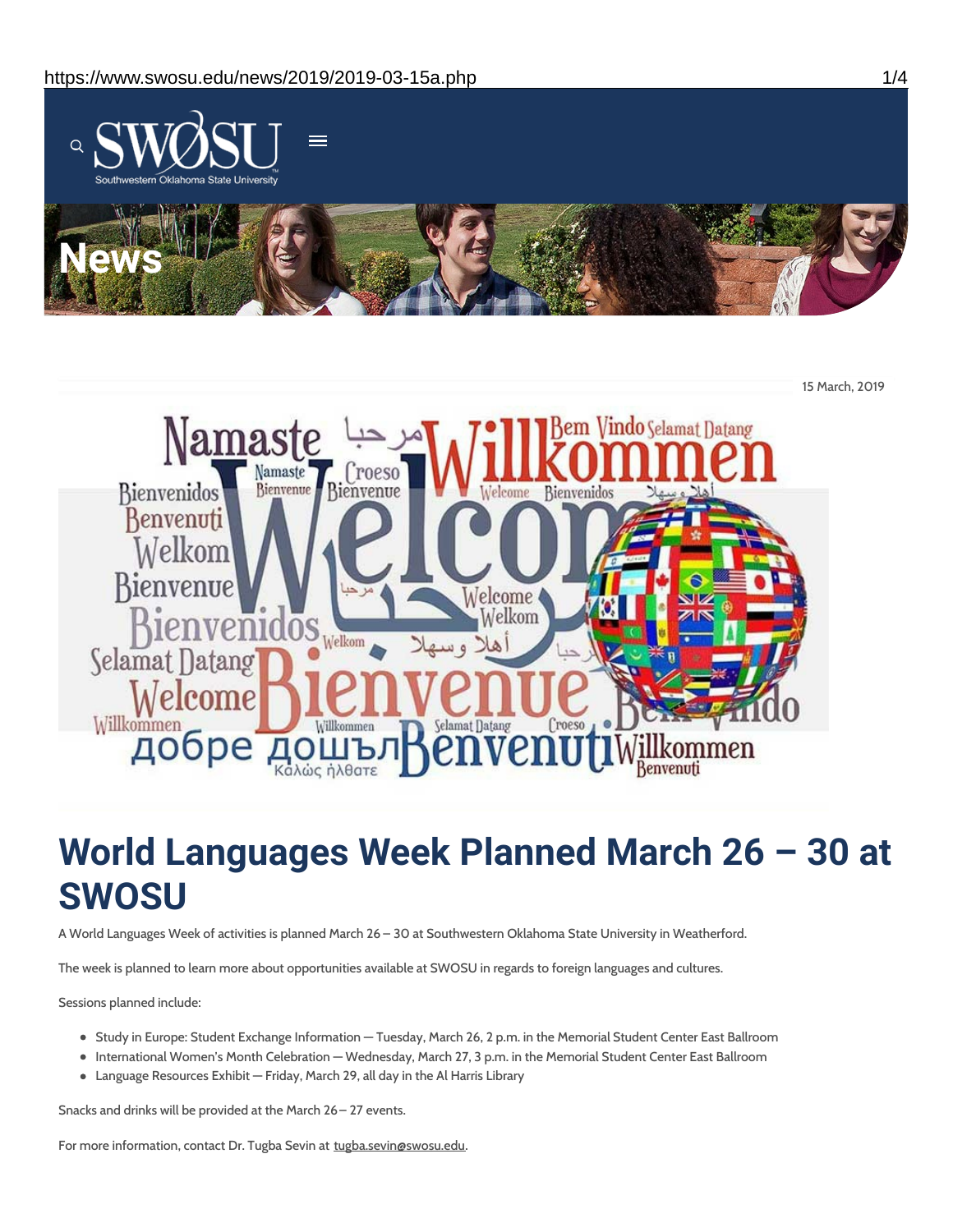| D |
|---|
| D |
| D |
| D |
| D |
| D |
| D |
| D |
| D |
|   |

## **Archive Links**  $2018$  $2019$ [2020](https://www.swosu.edu/news/2020/index.php)  $\bullet$ [Archive](https://dc.swosu.edu/bark/) **Archive Archive Archive Archive Archive** Archive Archive Archive Archive Archive Archive Archive Archive



#### Weatherford Campus

100 Campus Drive Weatherford, OK 73096

### Sayre Campus

409 E Mississippi Ave Sayre, OK 73662

Connect to Us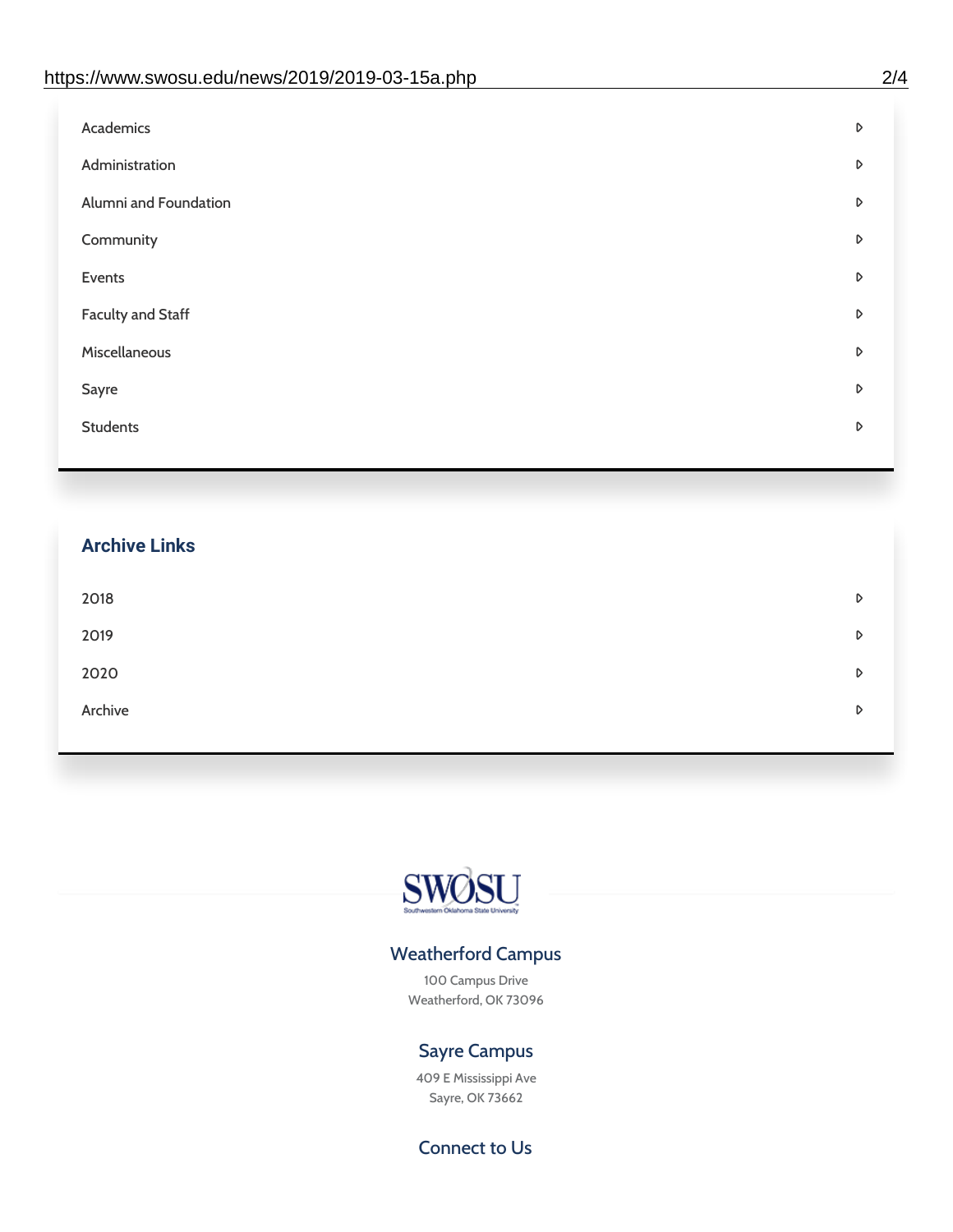千岁回调

Contact [Information](https://www.swosu.edu/about/contact.php) [University/Facility](https://www.swosu.edu/about/operating-hours.php) Hours [Campus](https://map.concept3d.com/?id=768#!ct/10964,10214,10213,10212,10205,10204,10203,10202,10136,10129,10128,0,31226,10130,10201,10641,0) Map

Give to [SWOSU](https://standingfirmly.com/donate)

Shop [SWOSU](https://shopswosu.merchorders.com/)



**[Directory](https://www.swosu.edu/directory/index.php)** 

[Calendar](https://eventpublisher.dudesolutions.com/swosu/)

[Apply](https://www.swosu.edu/admissions/apply-to-swosu.php)

[GoSWOSU](https://qlsso.quicklaunchsso.com/home/1267)

[Jobs@SWOSU](https://swosu.csod.com/ux/ats/careersite/1/home?c=swosu)



Current [Students](https://bulldog.swosu.edu/index.php)

[Faculty](https://bulldog.swosu.edu/faculty-staff/index.php) and Staff

**Enrollment Management** [580.774.3782](tel:5807743782)

> **PR/Marketing** [580.774.3063](tel:5807743063)

**Campus Police** [580.774.3111](tel:5807743111)